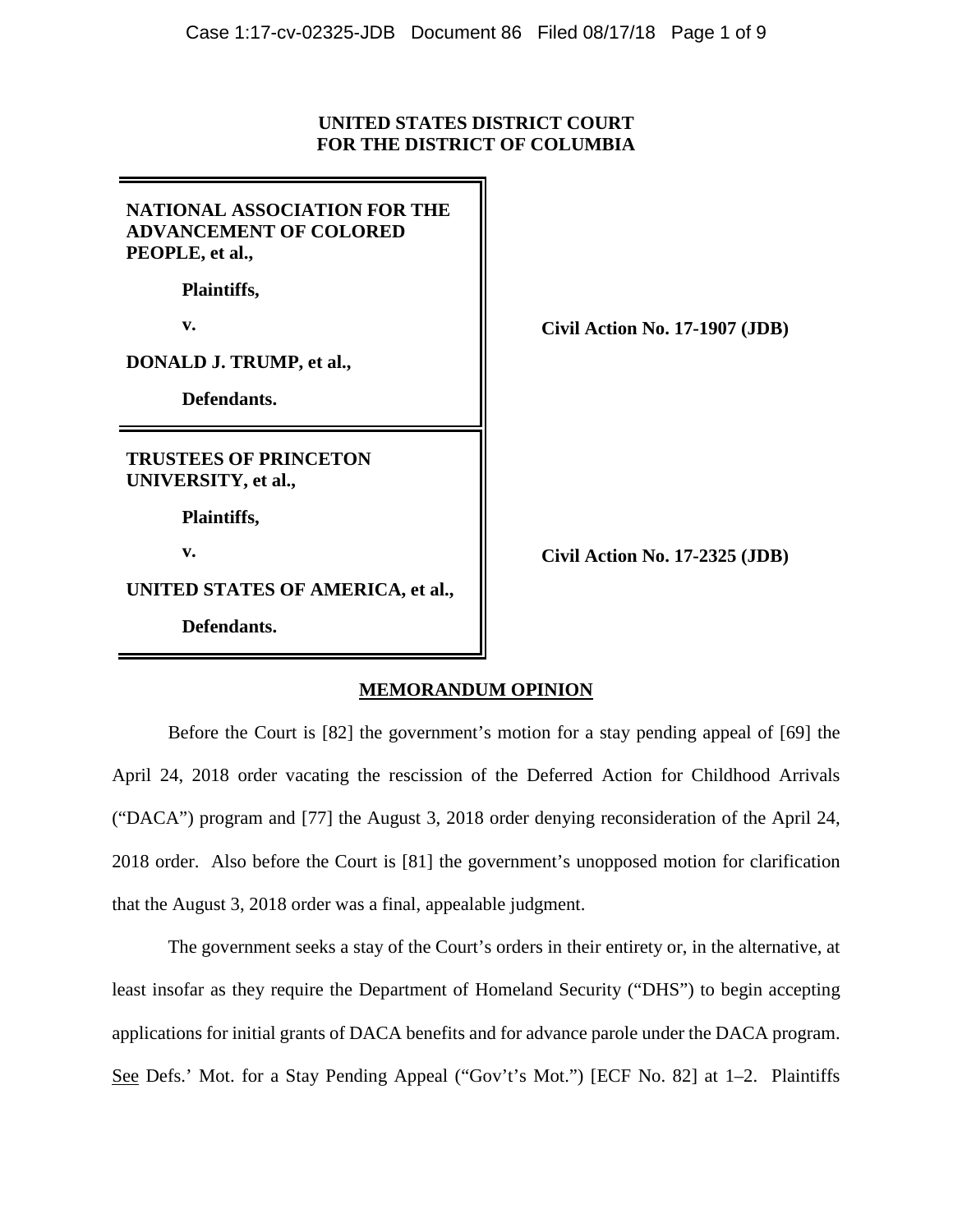#### Case 1:17-cv-02325-JDB Document 86 Filed 08/17/18 Page 2 of 9

oppose the government's motion in part, urging the Court not to stay its orders in their entirety, but agreeing that a stay as to initial DACA applications would be proper. See Pls.' Partial Opp'n to Defs.' Mot. for Stay Pending Appeal ("Pls.' Opp'n") [ECF No. 83] at 1 (recognizing that "an imperfect 'status quo'—no new applicants, but renewals continue—has developed"). For the reasons that follow, the government's motion to clarify will be granted, and its motion for a stay pending appeal will be granted in part. The Court will stay its order as to new DACA applications and applications for advance parole, but not as to renewal applications.

The Court is mindful that continuing the stay in this case will temporarily deprive certain DACA-eligible individuals, and plaintiffs in these cases, of relief to which the Court has concluded they are legally entitled. But the Court is also aware of the significant confusion and uncertainty that currently surrounds the status of the DACA program, which is now the subject of litigation in multiple federal district courts and courts of appeals. Because that confusion would only be magnified if the Court's order regarding initial DACA applications were to take effect now and later be reversed on appeal, the Court will grant a limited stay of its order and preserve the status quo pending appeal, as plaintiffs themselves suggest.

## **I. MOTION FOR STAY PENDING APPEAL**

Under Federal Rule of Civil Procedure 62(c), district courts generally have the authority to stay their orders pending appeal. Hilton v. Braunskill, 481 U.S. 770, 776 (1987). In determining whether to grant such a stay, courts consider four factors: "(1) whether the stay applicant has made a strong showing that he is likely to succeed on the merits; (2) whether the applicant will be irreparably injured absent a stay; (3) whether issuance of the stay will substantially injure the other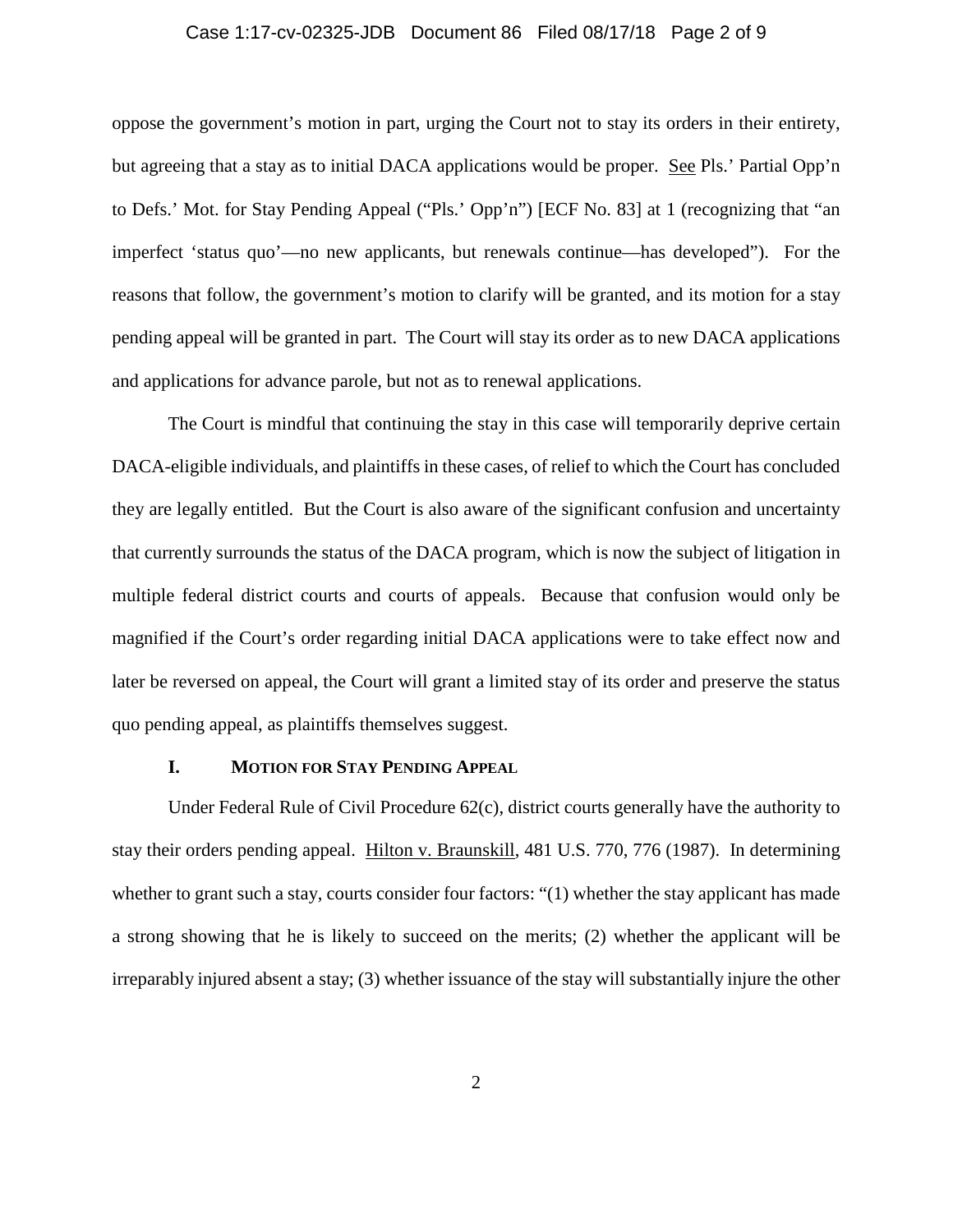### Case 1:17-cv-02325-JDB Document 86 Filed 08/17/18 Page 3 of 9

parties interested in the proceeding; and (4) where the public interest lies." Id.; see also Wash. Metro. Area Transit Comm'n v. Holiday Tours, Inc., 559 F.2d 841, 842–43 (D.C. Cir. 1977).

Traditionally, courts in this Circuit have considered these factors on a "'sliding scale,' whereby 'a strong showing on one factor could make up for a weaker showing on another.'" Cigar Ass'n of Am. v. FDA, Civil Action No. 16-1460, 2018 WL 3304627, at \*3 (D.D.C. July 5, 2018) (quoting Sherley v. Sebelius, 644 F.3d 388, 392 (D.C. Cir. 2011)). Although recent decisions of the Supreme Court have called this approach into question,<sup>1</sup> "the district judges in this Circuit continue to adhere to binding precedent and apply the sliding scale approach to determine whether a movant is entitled to an injunction pending resolution of its appeal," id. (collecting cases), and plaintiffs do not dispute the propriety of that approach here, see Pls.' Opp'n at 2 n.1. Thus, if "the three other factors strongly favor issuing" a stay, then the government "need only raise a 'serious legal question' on the merits" for that stay to issue. Cigar Ass'n of Am., 2018 WL 3304627, at \*3 (quoting Aamer, 742 F.3d at 1043); see also Holiday Tours, 559 F.2d at 843 ("[A] court, when confronted with a case in which the other three factors strongly favor interim relief[,] may exercise its discretion to grant a stay if the movant has made a substantial case on the merits.").

As to the first factor, the Court finds that the government's appeal raises "serious legal question[s]." Aamer, 742 F.3d at 1043. Those questions include whether DHS's decision to rescind DACA was subject to judicial review under the Administrative Procedure Act ("APA"), see 5 U.S.C. § 701(a)(2) (exempting from APA review "agency action [that] is committed to agency discretion by law"), and, if so, whether that decision was arbitrary and capricious, see 5

<sup>&</sup>lt;sup>1</sup> See id. (noting that, following the Supreme Court's decision in Winter v. Natural Resources Defense Council, 555 U.S. 7 (2008), a case that dealt with preliminary injunctive relief, "it remains an open question whether the 'likelihood of success' factor is an 'independent, free-standing requirement'" (quoting Aamer v. Obama, 742 F.3d 1023, 1043 (D.C. Cir. 2014)).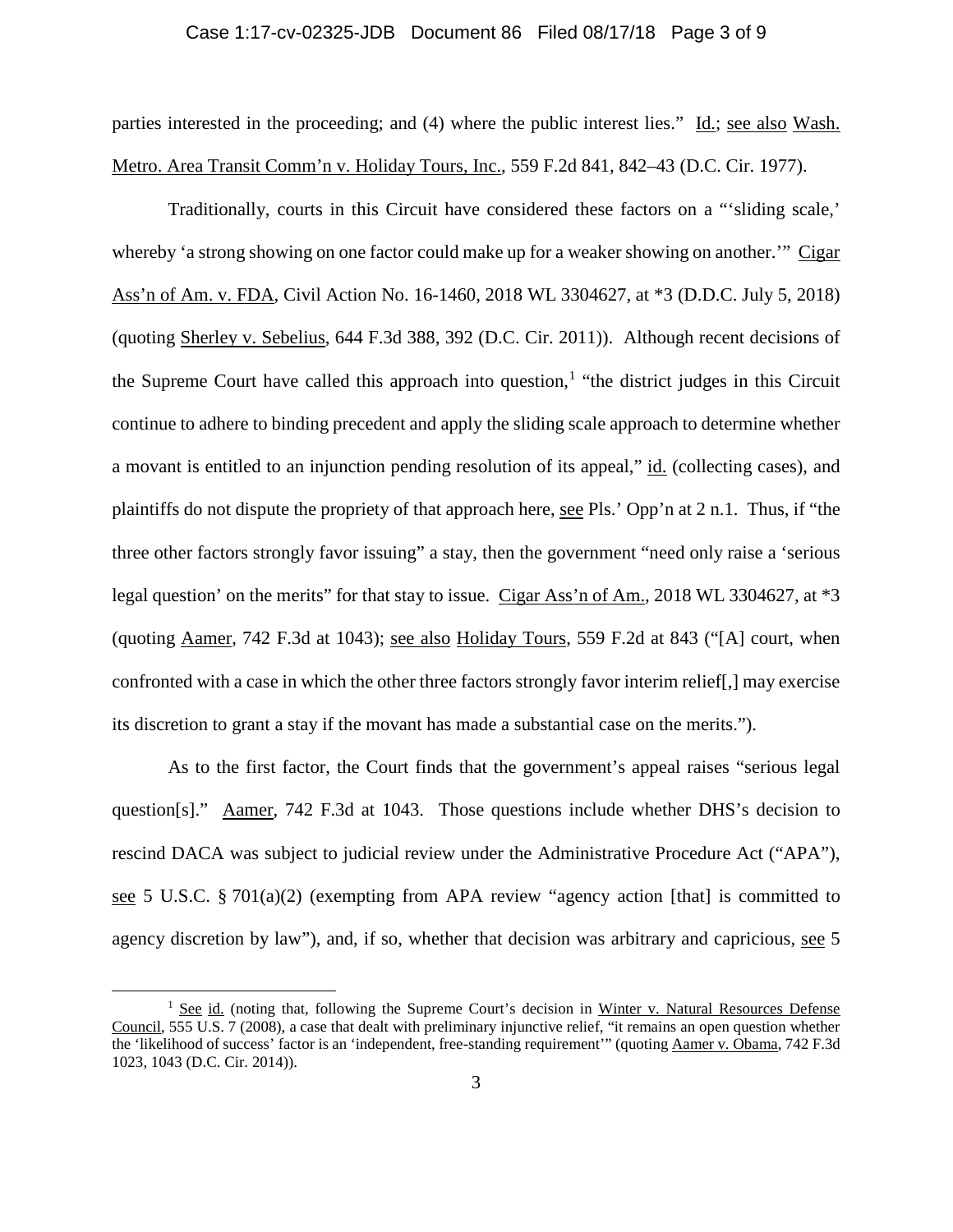## Case 1:17-cv-02325-JDB Document 86 Filed 08/17/18 Page 4 of 9

U.S.C. § 706(2)(A). Of course, this Court has already answered both questions in the affirmative: as the Court has explained at length elsewhere, DACA's rescission was both reviewable and unlawful because it was based chiefly on a "virtually unexplained" conclusion that DACA was unlawful. NAACP v. Trump, 298 F. Supp. 3d 209, 249 (D.D.C. 2018). Nevertheless, the government has assembled a "substantial case on the merits," Holiday Tours, 559 F.2d at 843, and the fact that the Court has thus far been unpersuaded by that case does not preclude the issuance of a stay, see id. ("The court . . . may grant a stay even though its own approach may be contrary to [the] movant's view of the merits."); see also Jewish War Veterans of the U.S., Inc. v. Gates, 522 F. Supp. 2d 73, 79 (D.D.C. 2007) (granting a stay pending appeal where the nonmovant argued that a D.C. Circuit decision was "directly on point and controls the outcome of this case"). $2$ 

The remaining factors lend sufficient support to plaintiffs' proposal for a limited stay pending appeal (i.e., as to initial DACA applications and applications for advance parole only) to render that stay appropriate in light of the government's "substantial" legal case. See Cigar Ass'n of Am., 2018 WL 3304627, at \*4. But they do not support the government's request for a stay of the Court's order in its entirety.

<sup>&</sup>lt;sup>2</sup> Many of the defects in the government's merits case are apparent even in its motion for a stay pending appeal. For example, the government reiterates its illogical reading of Crowley Caribbean Transport, Inc. v. Peña, 37 F.3d 671 (D.C. Cir. 1994), whereby a court could reject "an enforcement decision's supporting rationale" and yet be powerless to remedy the unlawful "enforcement decision itself," Gov't's Mot. at 6. Similarly, the government relies on United Automobile Workers v. Brock, a decision that expressly acknowledged that "review might be available even for a nonenforcement decision" where, as here, "that decision is predicated solely on the agency's interpretation of a statute" or other law. 783 F.2d 237, 245 n.10 (D.C. Cir. 1986) (emphasis added); see id. at 245 n.9 (declining to review the decision at issue in that case because there, unlike here, the agency's "decision not to take enforcement action . . . was predicated on a combination of both statutory and discretionary grounds"). The government also continues to advance the flawed premise that Texas v. United States, 809 F.3d 134 (5th Cir. 2015), supports DACA's rescission, this time "direct[ing]" the Court to the Fifth Circuit's opinion as though it were somehow that court's responsibility—and not DHS's—to explain DHS's decision to rescind the DACA program. Gov't's Mot. at 7.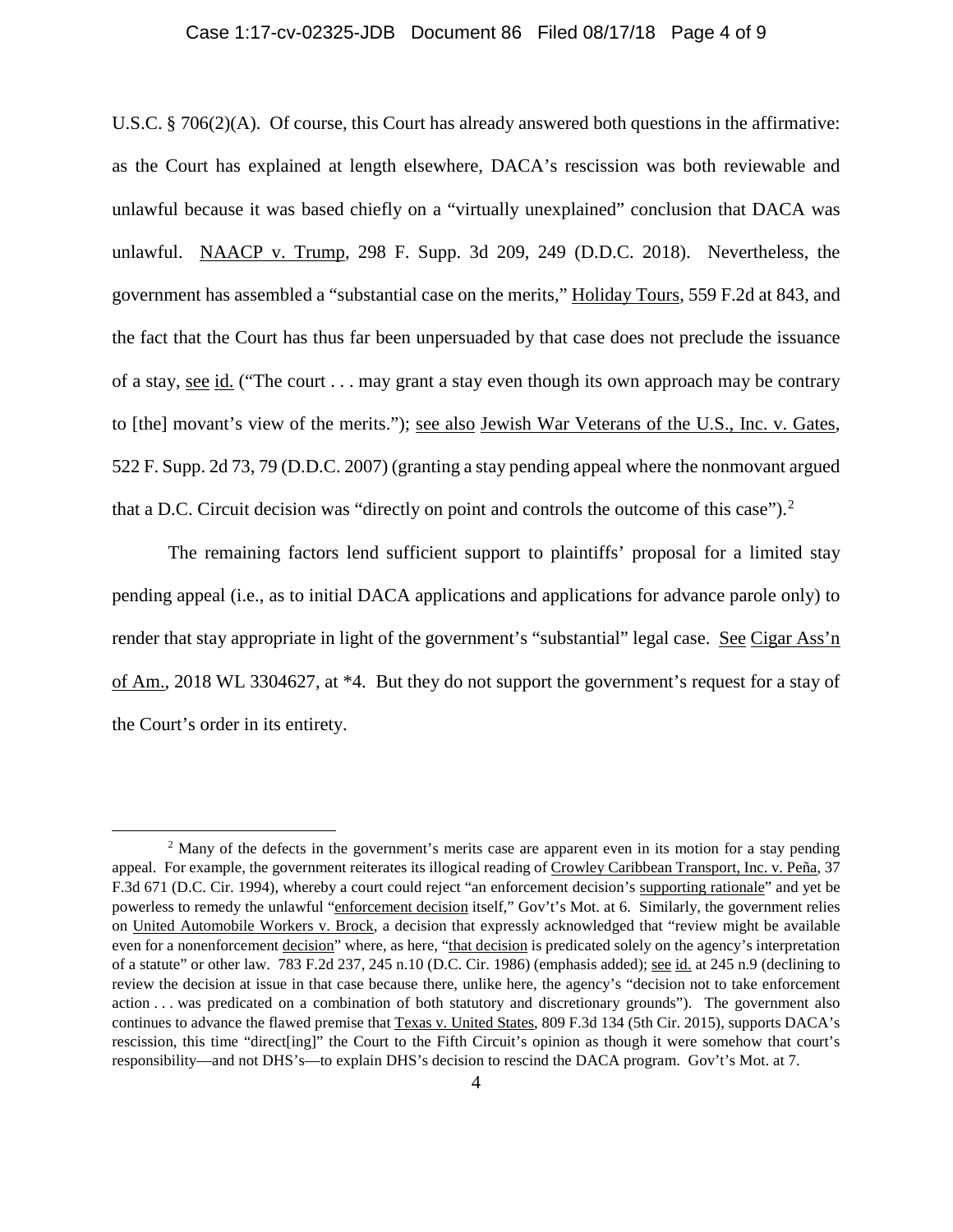#### Case 1:17-cv-02325-JDB Document 86 Filed 08/17/18 Page 5 of 9

The second factor—the risk of irreparable injury to DHS—favors a stay, but only as to initial DACA applications and applications for DACA-based advance parole. The Court is unmoved by the government's assertion of injury resulting from its being "enjoined from implementing an act of Congress." Gov't's Mot. at 8. As the Court has already explained, DHS has been implementing that act of Congress (the Immigration and Nationality Act) under an illconsidered (and hence possibly incorrect) understanding of its enforcement authority. See NAACP, 298 F. Supp. 3d at 249. Unlike an injunction prohibiting the exercise of statutory authority altogether, see New Motor Veh. Bd. of Cal. v. Orrin W. Fox Co., 434 U.S. 1345, 1351 (1977) (Rehnquist, J., in chambers) (concluding "that any time a State is enjoined by a court from effectuating statutes enacted by representatives of its people, it suffers a form of irreparable injury"), this Court's order simply corrects the improper exercise of that authority. To the extent that such an injury is cognizable at all, it is insufficient to justify staying the Court's order here.

The Court accepts, however, that the additional staff and other resources required for DHS to process initial DACA applications would constitute a cognizable injury. DHS estimates that full implementation of the Court's order would lead to the filing of over 100,000 initial DACA applications and 30,000 requests for advance parole, which would in turn require the hiring of 72 temporary employees and the reassignment or hiring of 60 full-time employees. See Gov't's Mot. at 9–10. But these burdens apply only as to initial DACA applications, since DHS has been accepting renewal applications since mid-2012, with the exception of a brief period in late 2017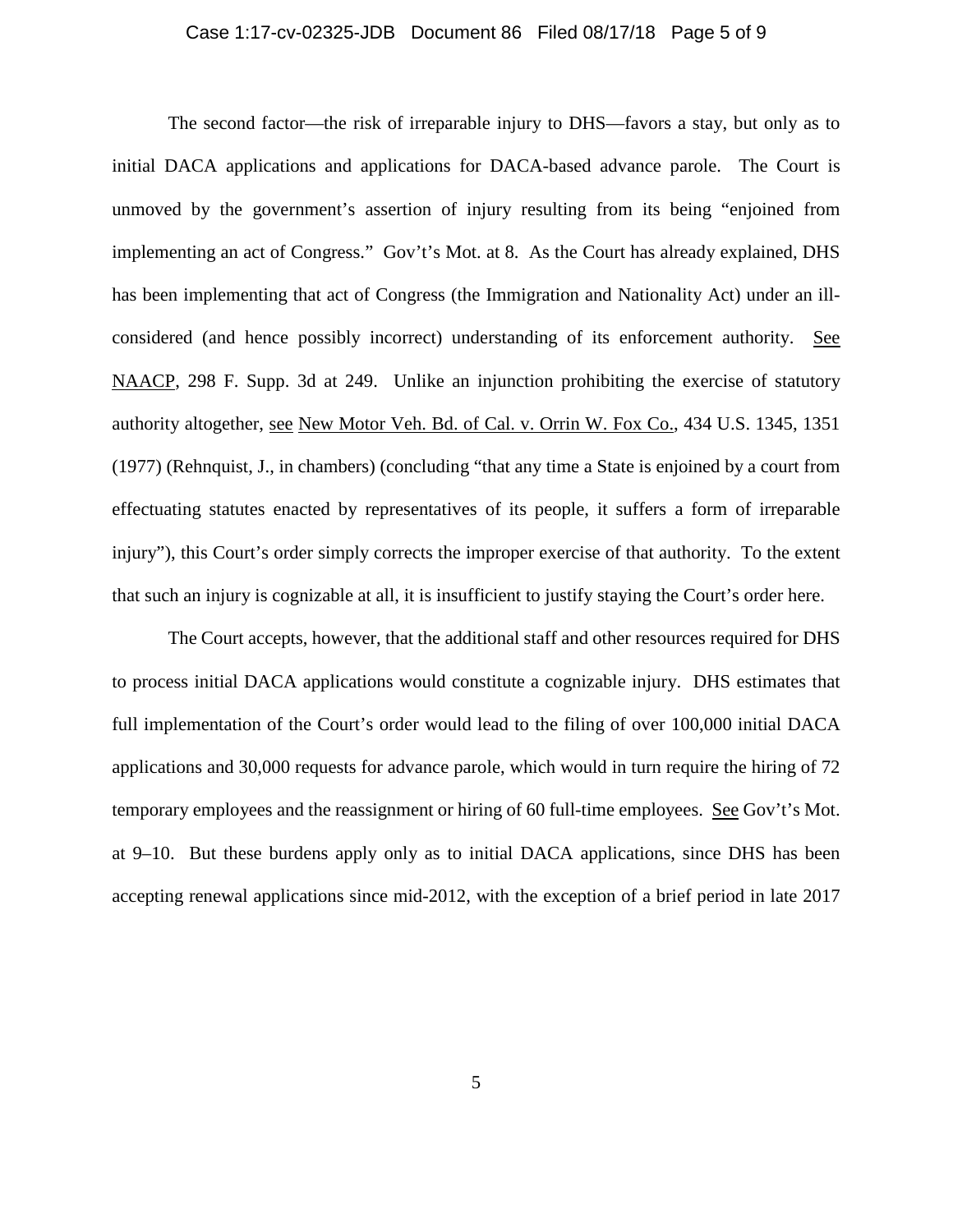and early 2018. See NAACP, 298 F. Supp. 3d at 218–20.<sup>3</sup> The second factor therefore favors plaintiffs' proposed limited stay, not the government's full stay.

The third factor, the risk of injury to plaintiffs, again favors continuing the stay as to initial DACA applications and applications for advance parole, but not as to renewal applications. Although the government maintains that the termination of existing DACA benefits—which would immediately end DACA beneficiaries' work authorizations and could lead to their removal from the United States—is not an irreparable harm, this untenable proposition has been rejected by this Court and by several others. See NAACP, 298 F. Supp. 3d at 245 (noting in the stay-of-vacatur context that "each day that the agency delays is a day that aliens who might otherwise be eligible for initial grants of DACA benefits are exposed to removal because of an unlawful agency action"); see also Regents of the U. of Cal. v. DHS, 279 F. Supp. 3d 1011, 1046–47 (N.D. Cal. 2018); Batalla Vidal v. Nielsen, 279 F. Supp. 3d 401, 434–35 (E.D.N.Y. 2018). And although there are currently two preliminary injunctions in place requiring DHS to continue accepting renewal applications, as the Court has previously noted, "those injunctions are both on expedited appeals and hence could be reversed in the not-too-distant future." NAACP, 298 F. Supp. 3d at 245. This Court's order—which, unlike the preliminary injunctions entered in parallel litigation, is a final judgment—will therefore prevent irreparable harm to plaintiffs and all current DACA beneficiaries should those other injunctions be reversed. Hence, it will not be stayed as to renewal applications.

By contrast, the Court agrees with the district court in Regents that "while plaintiffs have demonstrated that DACA recipients . . . are likely to suffer substantial, irreparable harm as a result

<sup>&</sup>lt;sup>3</sup> When DHS rescinded DACA in September 2017, it immediately stopped accepting new DACA applications but continued to accept certain renewal applications that were filed within the next thirty days. Id. at 218. Then, in January 2018, a district court in California ordered DHS to resume accepting renewal applications. Id. at 220.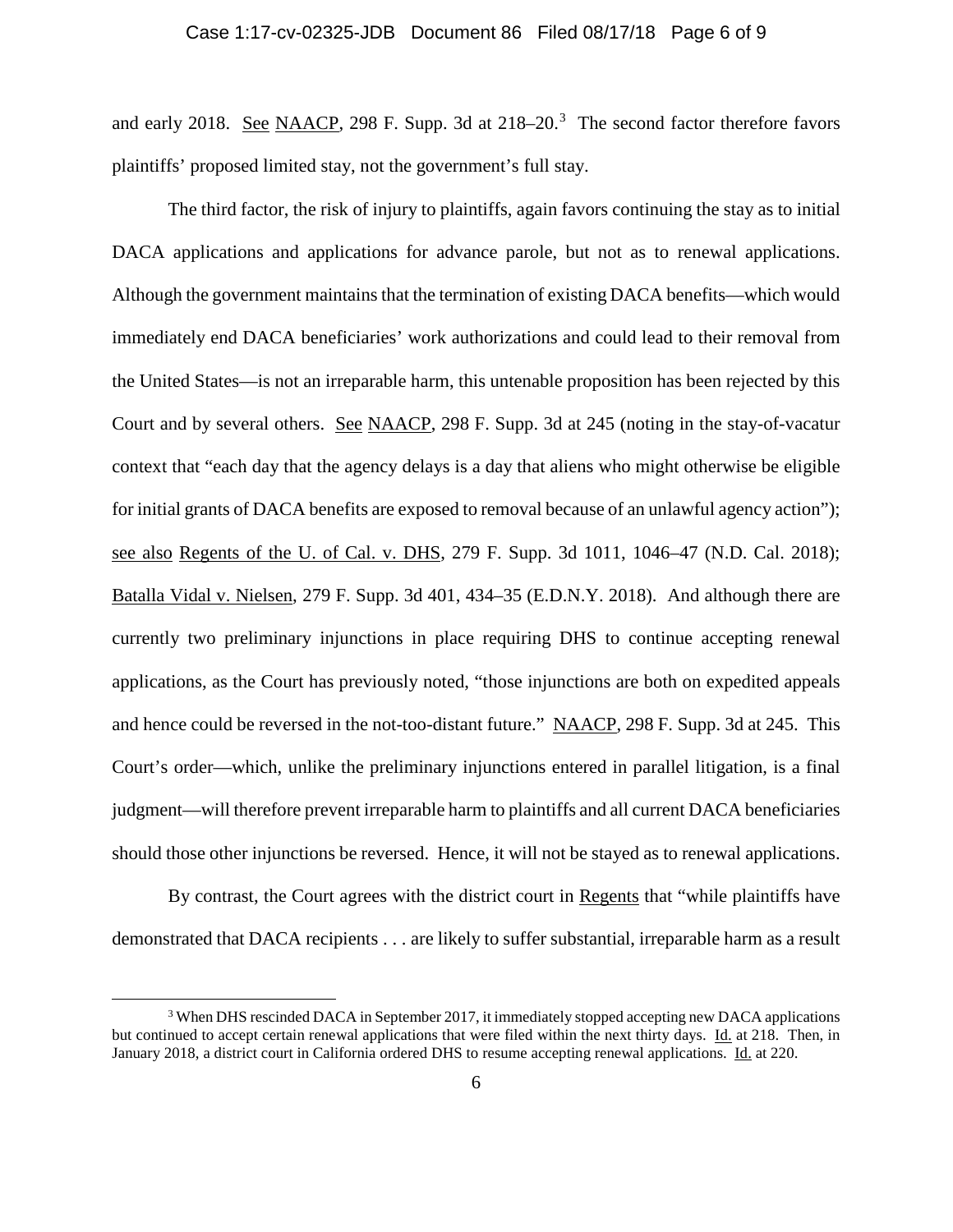### Case 1:17-cv-02325-JDB Document 86 Filed 08/17/18 Page 7 of 9

of the rescission, they have not made a comparable showing as to individuals who have never applied for or obtained DACA" benefits. 279 F. Supp. 3d at 1049; accord Batalla Vidal, 279 F. Supp. 3d at 437 ("As in Regents, . . . the court finds that the irreparable harms identified by Plaintiffs largely result from Defendants' expected failure to renew existing grants of deferred action and especially work authorization, not from Defendants' refusal to adjudicate new initial DACA applications."). The same is true of advance parole. See Regents, 279 F. Supp. 3d at 1049 (concluding that "inability to travel abroad . . . do[es] not amount to [a] hardship[] justifying a provisional injunction requiring DHS to resume accepting applications for advance parole"); Batalla Vidal, 279 F. Supp. 3d at 437 (citing Regents, 279 F. Supp. 3d at 1048–49). Thus, like the second factor, the third factor supports a stay as to initial DACA applications and applications for advance parole, but not as to renewal applications.

The fourth and final factor—the public interest—also favors this limited stay. The Court has already recognized the disruption that would ensue if DHS were to begin accepting initial DACA applications pursuant to the Court's order but that order were later reversed on appeal. See NAACP, 298 F. Supp. 3d at 244–45 (citing Allied–Signal, Inc. v. U.S. Nuclear Reg. Comm'n, 988 F.2d 146, 150–51 (D.C. Cir. 1993)). Just as this potential for disruption previously counseled in favor of a 90-day stay of the Court's order of vacatur, see id., it now suggests that the public interest would be served by a stay pending appeal as to initial DACA applications. Like the second and third factors, however, this fourth factor does not support a stay as to renewal applications, since DHS is already accepting those applications.

In sum, because the government's appeal raises "serious legal questions," and because the remaining factors—harm to DHS, harm to DACA beneficiaries, and the public interest—favor a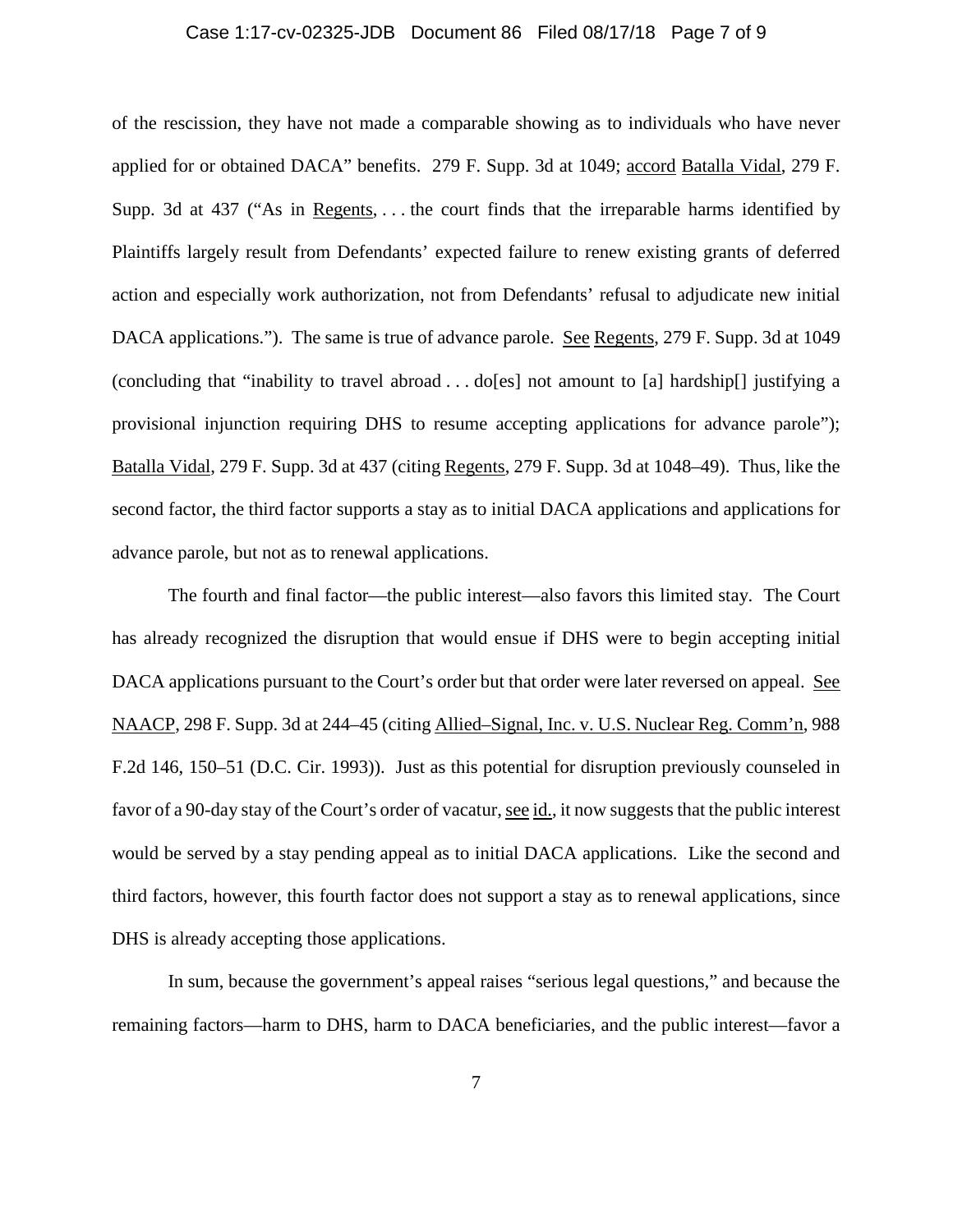## Case 1:17-cv-02325-JDB Document 86 Filed 08/17/18 Page 8 of 9

stay of the Court's order of vacatur as to initial DACA applications and applications for DACAbased advance parole, the Court will grant the government's request for a stay as to those applications. But because the three equitable factors do not favor a stay as to applications for the renewal of DACA benefits, pursuant to the "sliding scale" approach employed in this Circuit, Cigar Ass'n of Am., 2018 WL 3304627, at \*3, the Court will not stay its order as to renewal applications. And the Court notes again that plaintiffs agree to this limited stay of the Court's order pending appeal. See Pls.' Opp'n at 15–16.

## **II. MOTION FOR CLARIFICATION**

Finally, the government has moved for clarification that the Court's August 3, 2018 order was a final, appealable judgment. See Defs.' Mot. for Clarification Regarding Entry of Final Judgment ("Gov't's Mot. for Clarification") [ECF No. 81] at 2–3. The government also seeks an order dismissing plaintiffs' constitutional challenges to DACA's rescission as moot. See id. at 3. Plaintiffs oppose the dismissal of their constitutional claims but agree that the Court's August 3, 2018 order is final and appealable. See id. at 3 n.2.

Initially, the Court deferred ruling on plaintiffs' constitutional challenges to DACA's rescission pending DHS's response to the April 24, 2018 order vacating DACA's rescission on administrative grounds. See NAACP, 298 F. Supp. 3d at 246 (explaining that DHS "could, on remand, alter DACA's rescission in ways that might affect the merits of plaintiffs' constitutional claims"). Because the Court has since declined to reconsider its April 24, 2018 order, a decision on plaintiffs' constitutional challenges to DACA's rescission is unnecessary. See Alabama Power Co. v. EPA, 40 F.3d 450, 456 (D.C. Cir. 1994) (declining to address a claim rendered moot by the court's vacatur of the agency's action). Moreover, the Court has already entered final judgment